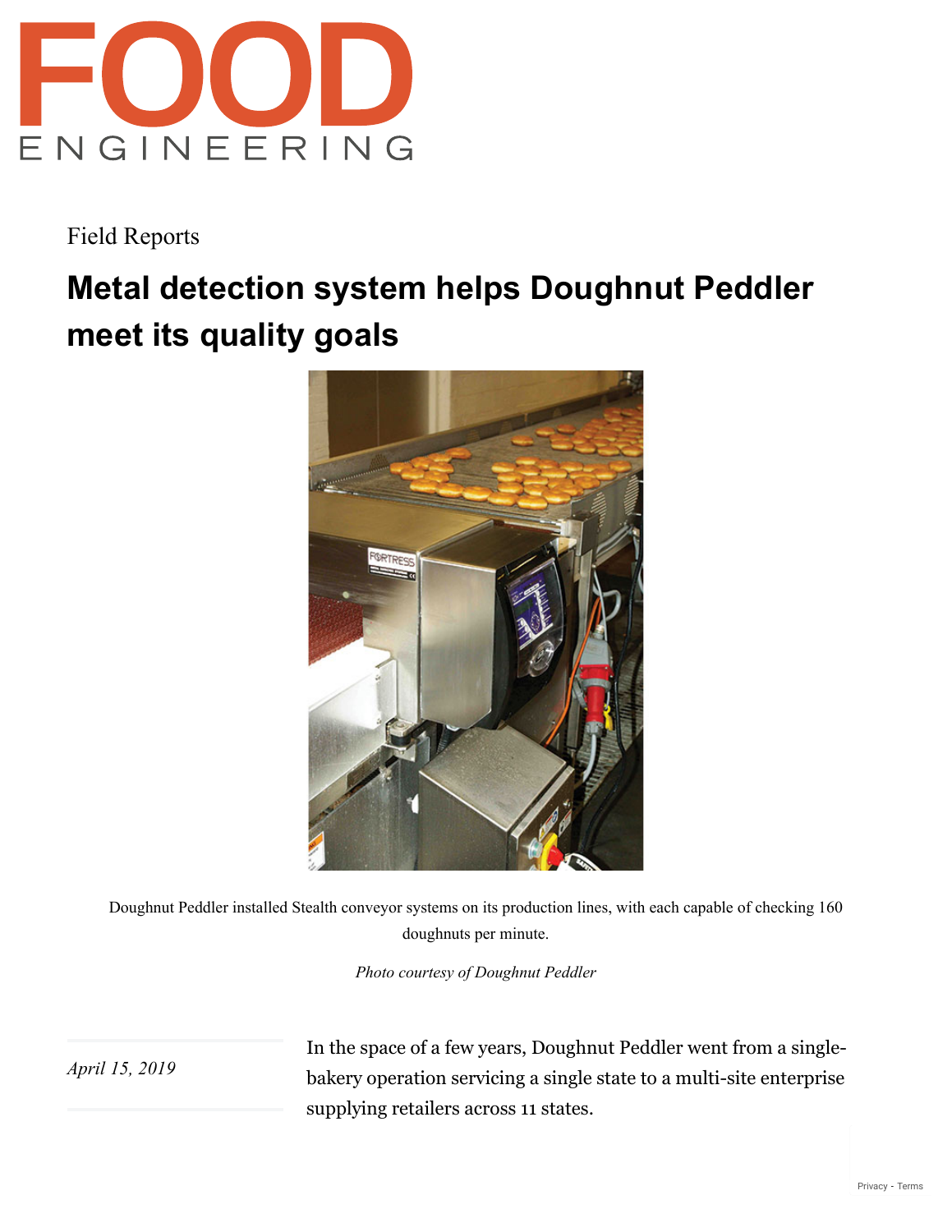"We've seen a snowball effect. Once our customers see what we are capable of, they want to work with us in other territories. We've been firing on all cylinders to meet this growth," says Jason Yada, national director of sales at Doughnut Peddler.

To keep pace with demand, the company has opened four bakeries in recent years—in Orlando, Houston, Chattanooga, Tenn., and Charlotte, N.C. The company makes more than 800,000 deliveries each year, transporting over 60 million doughnuts, cinnamon rolls, apple fritters and other freshly baked goods to convenience stores across North America.

The company, with headquarters in Phoenix, had always wanted to invest in metal detection but needed a business justification for the investment. This rapid expansion provided the opportunity and the commercial case that Doughnut Peddler needed. The company installed four Stealth metal detectors from Fortress Technology.

## **The need**

Doughnut Peddler's brief, in terms of what it wanted from its metal detectors, was straightforward.

"Just to detect metal. We didn't want any bells and whistles, just something reliable. I wanted it not to be an issue, to be able to set it and forget it," says Jon Dairman, senior operation manager procurement.

From a metal detection perspective, though, the project wasn't entirely straightforward. Doughnuts come out of the fryer and onto a 12-ft. cooling conveyor with high-temperature belting. Doughnut Peddler wanted to mount the detectors at this point, as it provides the last opportunity to check the doughnuts before they are packed into plastic trays that sit in metal baskets.

However, the combination of high temperatures and moisture creates a "product effect" that can confuse metal detection equipment, as it cannot discriminate between this and actual metal contamination. This issue can trigger frequent false rejects. With Doughnut Peddler's lines running continuously at speeds of 160 doughnuts per minute, the company could not have false rejects disrupting production.

Fortunately, Fortress' Stealth metal detector was able to achieve reliable performance thanks to a powerful digital signal processing technology that allows high-speed precision detection and dual frequency operation, which automatically compensates for extreme product characteristics. All of the processing power is on one board versus multiple boards required on some competitive models. A technical feature is the Fortress FM Software, created to enhance the detector's performance and stability, especially in difficult applications.